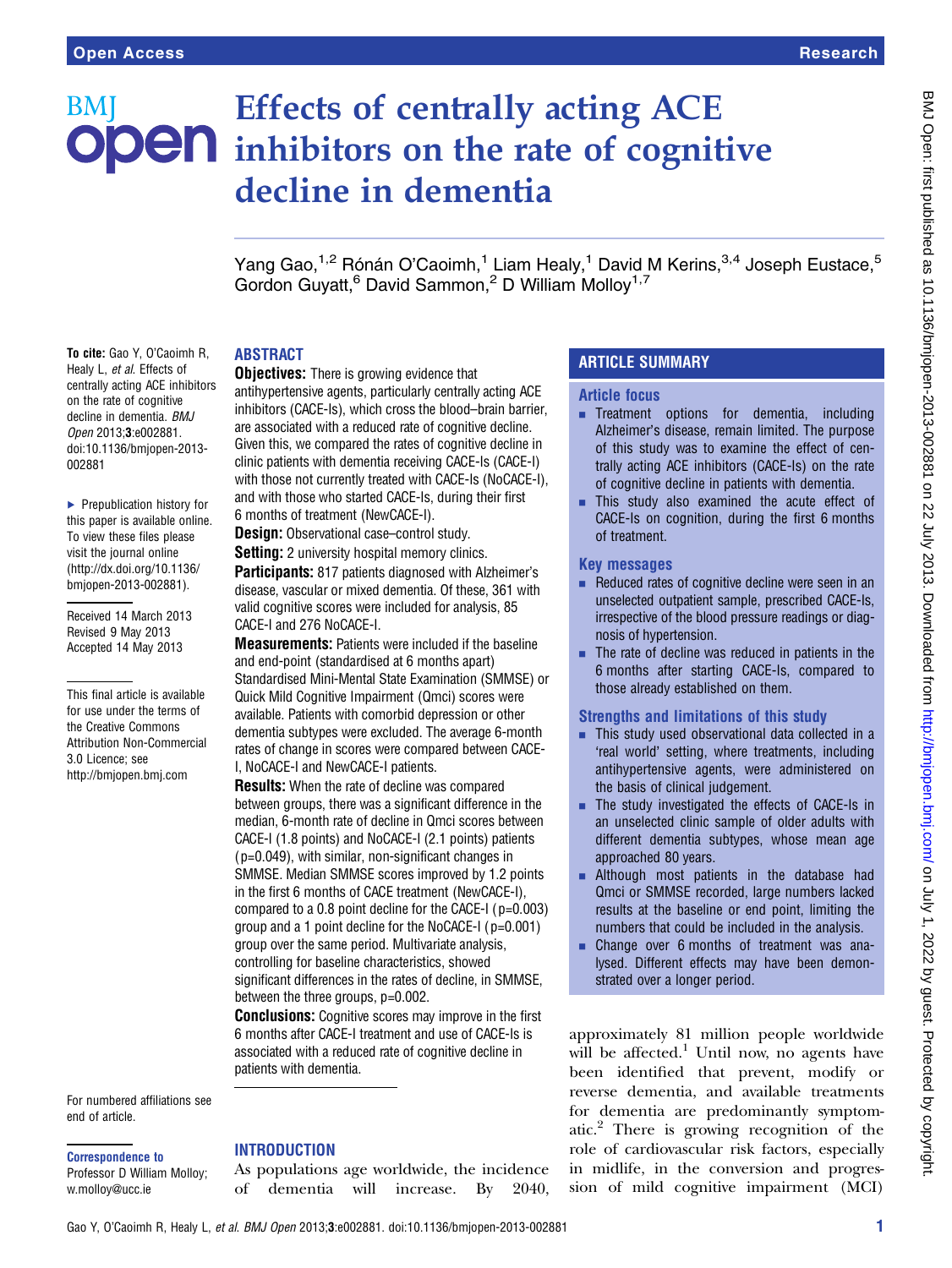and dementia. $3-5$  Blood pressure (BP) control, in particular, is associated with both a reduced incidence of cognitive impairment (CI) and rate of cognitive decline.6–<sup>9</sup> Several antihypertensive agents are associated with a lower risk of developing dementia, including calcium channel blockers  $(\text{CCBs})$ ,<sup>10 11</sup> diuretics,<sup>8</sup> angiotensin receptor blockers  $(ARBs)^{12-14}$  and ACE inhibitors  $(ACE-Is).^{15}$  <sup>16</sup> ACE-Is and ARBs affect the renin angiotensin system and may lower dementia risk, independent of their BP lowering properties.<sup>17</sup> Results of clinical trials investigating the potential role of antihypertensives are limited and conflicting.<sup>18</sup> The Perindopril Protection against Recurrent Stroke Study (PROGRESS) demonstrated that a combination of perindopril (ACE-I) and indapamide (diuretic) was associated with a significant reduction in the incidence of stroke and in cognitive decline, compared to placebo.<sup>8</sup> The Systolic Hypertension in Europe (Syst-Eur) study found that the combination of enalapril (ACE-I), nitrendipine (CCB) and/or hydrochlorothiazide (diuretic) reduced the incidence of dementia by 55%, compared to placebo.<sup>19 20</sup> Monotherapy with the ARB, candesartan, in the Study on Cognition and Prognosis in the Elderly (SCOPE) also showed modest effects.<sup>14</sup> Not all studies have shown cognitive benefits with antihypertensive agents; some implicate them in the worsening of cognition.<sup>21</sup> The ONTARGET and TRANSCEND trials, two parallel studies involving more than 25 000 patients, found that ACE-Is did not have any measurable effects on cognition.<sup>22</sup> Although the evidence is limited, treatment with antihypertensives has been associated with reduced rates of cognitive<sup>23</sup> <sup>24</sup> and functional decline<sup>25</sup> in those with established Alzheimer's disease (AD).

ACE-Is were one of the first antihypertensives to be studied, particularly in AD, the most prevalent form of dementia.<sup>26</sup> Patients with AD have abnormal cleavage of amyloid precursor protein resulting in a pathological accumulation of amyloid β  $(AB)$ .<sup>27</sup> The relationship between ACE and the accumulation of Aβ is complex and different polymorphisms have been postulated to either increase, $28$  or decrease, $29$  the risk of developing AD. ACE activity is increased in AD, proportional to the Aβ load.<sup>30</sup> Centrally acting ACE-Is (CACE-Is) that cross the blood–brain barrier may have a greater impact than those that do not. The CACE-I perindopril, administered to mouse models, showed a significant protective  $effect<sup>31</sup>$  and reversed CI more than did the non-centrally acting imidapril and enalapril.<sup>32</sup> Patients receiving CACE-Is have a reduced rate of cognitive decline compared to both non-centrally acting ACE-Is and CCBs.<sup>15</sup> The Cardiovascular Health Study demonstrated no reduced risk in the incidence of dementia in those taking CACE-Is compared to other classes of antihypertensives.<sup>33</sup> Those prescribed CACE-Is had a reduced rate of cognitive decline and less impairment in instrumental activities of daily living compared to those taking noncentrally acting agents.<sup>34</sup> Prescription of ARBs and

ACE-Is is also associated with reduced incidence of both vascular dementia and mixed dementia subtypes.<sup>35</sup> 36

Outside of clinical trials, there are few data on the effects of CACE-Is on the rate of cognitive decline in patients with dementia. Given this, and the growing evidence for antihypertensive agents, particularly CACE-Is, in reducing the incidence and rate of cognitive decline, we compared the rates of decline in patients taking CACE-Is (called CACE-I) with those not currently prescribed CACE-Is (called NoCACE-I), in those with established dementia, attending a memory clinic. We also examined whether patients started on CACE-Is while attending clinic (called NewCACE-I), behaved differently during their first 6 months of treatment, compared to the NoCACE-I group and those already established on CACE-Is.

# **METHODS**

# Data collection

Data were analysed from the Geriatric Assessment Tool (GAT) database, a customised software application that automates physicians' clinic assessments. Data were collected in memory clinics in two university hospitals in Ontario, Canada. The database contains over 8000 individual assessments from 1749 people aged 41–104 years. GAT data, collected between 1999 and 2010, includes age, gender, education, medical diagnosis, BP, laboratory findings, medications, etc and the scores of two cognitive screening tests, the Standardised Mini-Mental State Examination  $(SMMSE)^{37}$  <sup>38</sup> and the Quick Mild Cognitive Impairment (Qmci) screen, $39$ <sup>40</sup> a new cognitive screen, more sensitive and specific for differencing MCI from normal cognition and dementia than the SMMSE.<sup>39</sup> Both tests were administered to patients by trained raters (clinic nurses) blind to the diagnosis, prior to each assessment, to monitor progression.

The Qmci has six subtests covering five cognitive domains: orientation, working memory, semantic memory (verbal fluency for animals), visual spatial (clock drawing) and two tests of episodic memory (delayed recall and immediate recall logical memory). It is scored out of 100 points.

# **Subjects**

Patients with dementia were diagnosed by a consultant geriatrician using  $NINCDS<sup>41</sup>$  and the Diagnostic and Statistical Manual of Mental Disorders, Fourth Edition (DSM-IV) criteria.<sup>42</sup> Only patients with AD, vascular or mixed dementias (Alzheimer's/vascular) were included in this analysis. As there is little evidence that antihypertensive medications affect other dementia subtypes, patients with Parkinson's disease dementia,43 44 frontotemporal dementia,<sup>45</sup> Lewy body dementia,<sup>46</sup> alcoholrelated dementia, post-trauma and post-anaesthetic dementia were excluded. Patients with MCI, n=235, defined as those with subjective and corroborated memory loss, without obvious loss of function,  $47$  were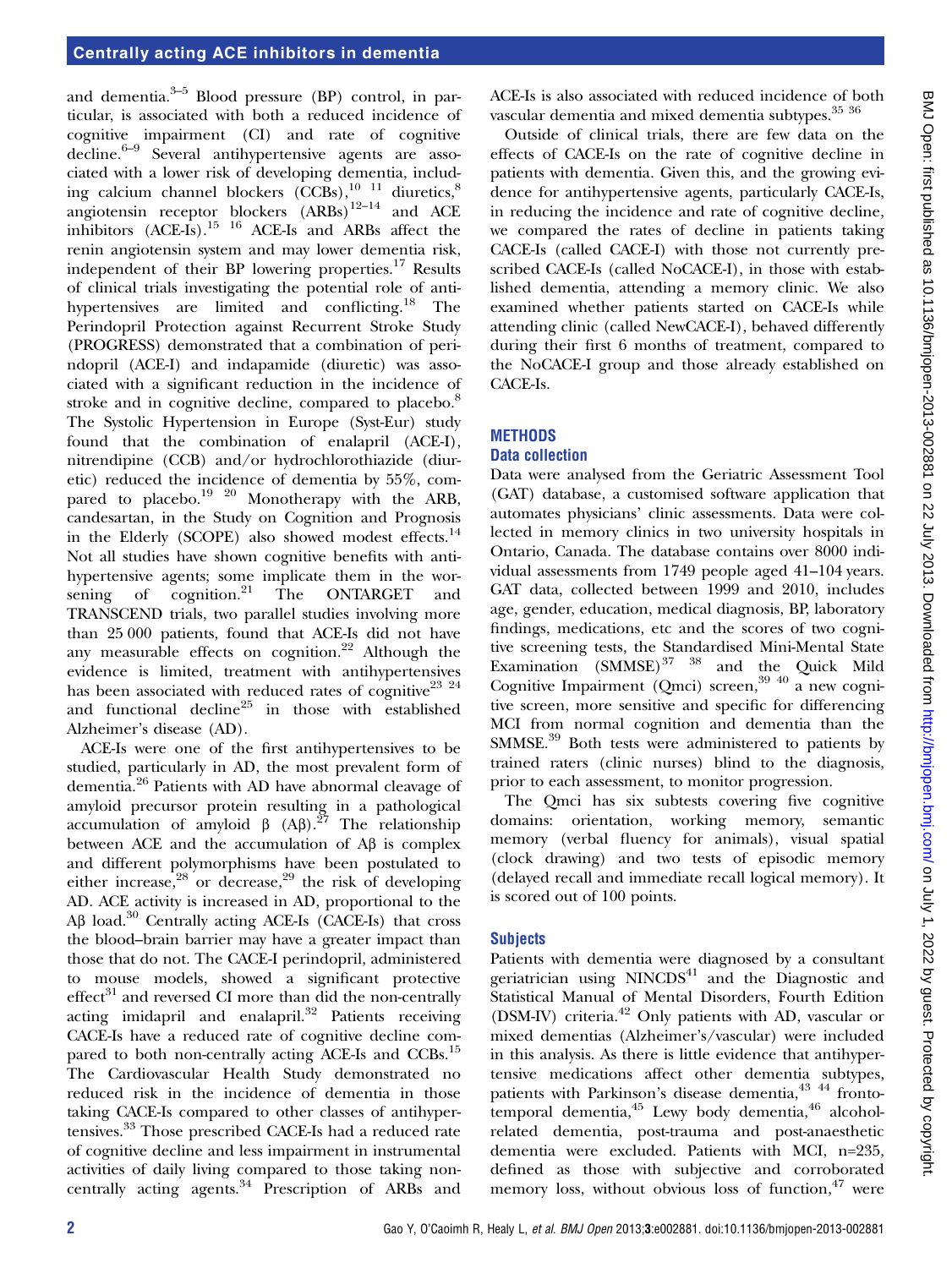# Centrally acting ACE inhibitors in dementia

excluded. Patients with MCI were excluded because few, n=12, had baseline and end-point Qmci scores available. Although the SMMSE was available, it is insensitive to MCI,39 and rates of cognitive decline vary, depending on the cognitive measures used.<sup>48</sup> Patients with normal cognition, n=181 and depression, n=397 were also excluded. Participants were screened for depression using the 15-point Geriatric Depression Scale.<sup>49</sup> As there is limited evidence that ACE-Is affect comorbid depression, $50$  while depression negatively affects the results of cognitive testing,<sup>51</sup> 397 participants with depression were excluded: 260 with CI and comorbid depression and 137 with normal cognition and depression. Patients with depression were predominantly (63%) women and were significantly younger than patients without depression, mean age  $72.7$  (SD 10.7), p<0.001. Patients were also

excluded if they did not have the results of either the Qmci or SMMSE available at both the baseline and end point. Changes between the baseline and end-point (last visit) scores were standardised at 6 months to facilitate comparison between all groups. In total, 56% (n=456) of patients with dementia did not have the same cognitive test recorded at two visits and were therefore excluded. Regression analysis, adjusting for baseline characteristics (age, gender, education and BP) between participants without follow-up and those included, showed no significant difference in baseline SMMSE  $(p=0.06)$  or Qmci scores  $(p=0.51)$ . Patient selection is presented graphically in figure 1. The CACE-I group included patients currently prescribed the following CACE-Is: perindopril, ramipril, trandolapril, captopril, fosinopril, lisinopril, prinivil and monopril.<sup>34 52</sup>



Figure 1 Flow chart demonstrating the breakdown of the patients included in the Geriatric Assessment Tool (GAT) database.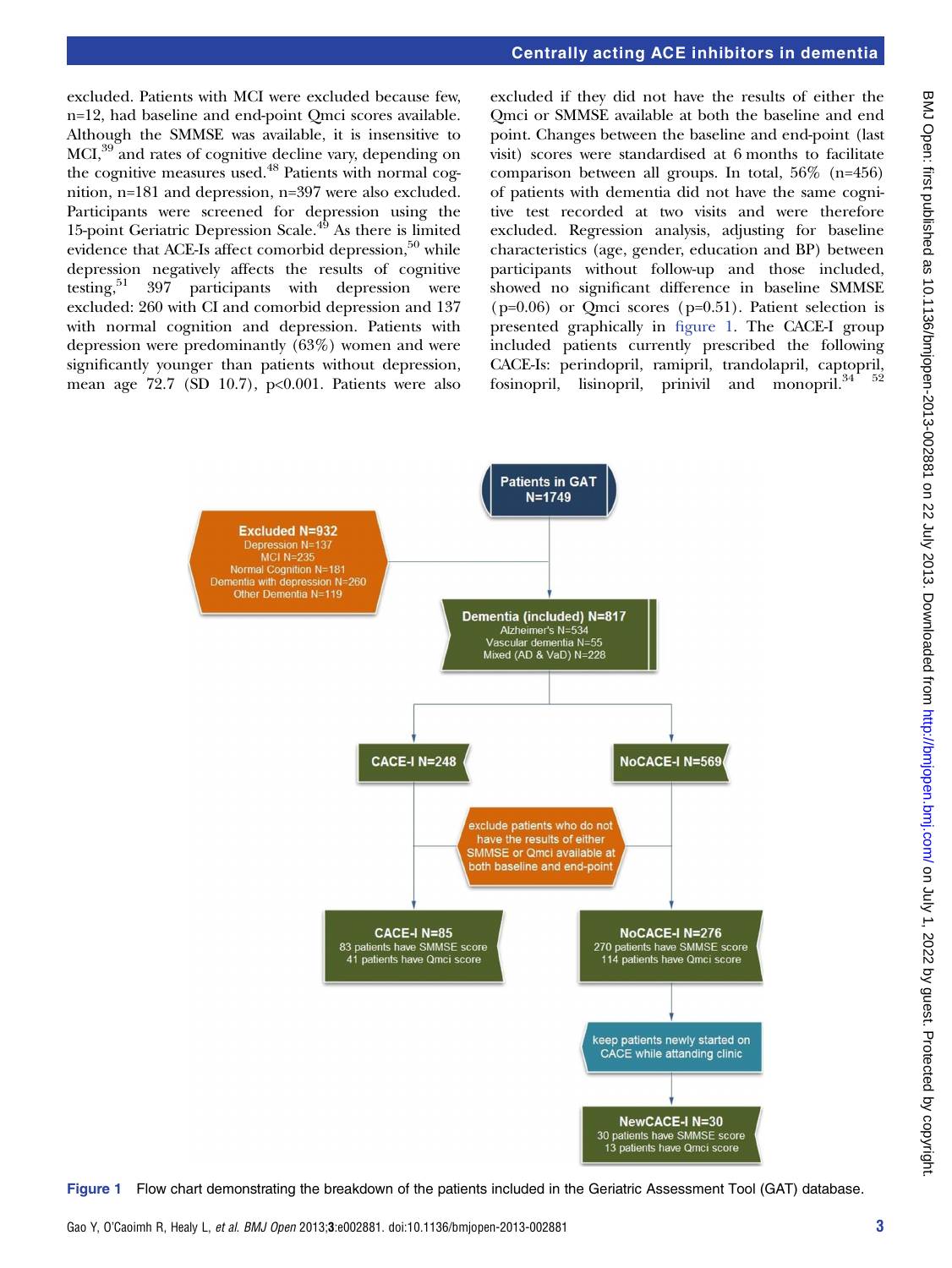NoCACE-I included patients who were not currently receiving CACE-Is, irrespective of the BP readings, diagnosis of hypertension or whether they were receiving other antihypertensive medications.

### Analysis

Our goal was to determine whether there were differences in rates of change, from the baseline to the end point (the time point when cognitive scores were last available), in Qmci and SMMSE scores between patients in the NoCACE-I, NoCACE-I and NewCACE-I groups while attending clinic. Given that regulatory authorities like the US Food and Drug Administration require evidence of change in cognitive tests over  $6$  months<sup>41 53</sup> to confirm benefit from new medications, we used change scores from the baseline, on a six-monthly basis, according to the formula:

 $Rate of decline = (Baseline score - end - point score)$  $\times$  6/duration in months

We also used multivariate regression to compare endpoint cognitive scores (SMMSE and Qmci), adjusted for the baseline cognitive scores and characteristics (age, years of education, duration of follow-up and BP), between the three groups (CACE-I, NoCACE-I and NewCACE-I). Data were analysed using SPSS V.18.0. The Kolmogorov-Smirnov and Shapiro-Wilk tests were used to test for normality. Non-normally distributed data were compared with the Mann-Whitney U test. Categorical data were analysed with  $\chi^2$  tests.

### **RESULTS**

### Baseline characteristics

In total, there were 817 patients with dementia. Of these, 361 with SMMSE and Qmci scores recorded at two or more visits were included for analysis, 85 receiving CACE-Is and 276 receiving NoCACE-Is. The mean age of those included was 77.9 years with an SD of 8.1 years. Half (50.3%) were men and the mean time spent in education was 11.2 years. The mean age of patients taking CACE-Is was 77.2 years compared to

77 years for the NoCACE-Is group. Men represented 51.8% of the CACE-I group compared to 49.6% of the NoCACE-I group. Within the NoCACE-I group, 30 participants had been started on ACE-Is while attending clinic (NewCACE-I). Table 1 shows the baseline characteristics, including demographics and medication use, for the CACE-I, NoCACE-I or NewCACE-I groups.

Both SMMSE and Qmci scores were available for 147 participants at the baseline and end point, while 206 participants had SMMSE scores only and 8 had Qmci scores alone. For the participants included, the mean SMMSE scores at the baseline and end point were 21.6 (SD±5.6) and 18.1 (SD±8.0), respectively. Mean Qmci scores were  $36.8$  (SD $\pm$ 13.6) and  $31.3$  (SD $\pm$ 18.3), respectively. Table 2 presents the baseline and end-point Qmci and SMMSE scores for the CACE-I, NoCACE-I or NewCACE-I groups. After adjusting for the baseline characteristics (age, education, duration of follow-up and BP), there were no significant differences in the baseline cognitive scores (SMMSE and Qmci) between the three groups (CACE-I, NoCACE-I and NewCACE-I).

In relation to medications, 88.2% of the CACE-I group, 82.6% of the NoCACE-I group and 80% of those in the NewCACE-I group were receiving cholinesterase inhibitors (CholEIs). A smaller percentage was currently prescribed memantine. There was no difference in the distribution of CholEIs ( $p=0.40$ ) or memantine ( $p=0.98$ ) between the CACE-I, NoCACE-I and NewCACE-I groups.

### Rate of decline

The median change in SMMSE scores between the baseline and end point for those included was 0.69 points per 6 months (IQR of 2). The median SMMSE score differences for the CACE-I, NoCACE-I and NewCACE-I groups were 0.8, 1.0 and −1.2, respectively, per 6 months. For the Qmci, the median change was 2 points per 6 months, with median Qmci score differences for the CACE-I and NoCACE-I groups of 1.8 and 2.1, respectively, per 6 months.

There was a small but non-significant difference in the SMMSE median rate of decline over 6 months for patients taking CACE-Is, compared to NoCACE-I patients, p=0.77. The difference in the median rates of

| <b>Groups</b>                         | <b>CACE-I</b>    | <b>NoCACE-I</b>  | <b>NewCACE-I</b> |
|---------------------------------------|------------------|------------------|------------------|
| <b>Number</b>                         | 85               | 276              | 30               |
|                                       |                  |                  |                  |
| Age (mean $\pm$ SD)                   | $77.2 \pm 6.4$   | $77.0 \pm 7.6$   | $77.3 \pm 8.2$   |
| Male $(\%)$                           | 44 (51.8)        | 137 (49.6)       | 15(50)           |
| Education (mean±SD)                   | $10.6 \pm 3.8$   | $11.4 \pm 4.0$   | $12.1 \pm 3.9$   |
| Systolic BP in mm Hg (mean±SD)        | $133.4 \pm 21.2$ | $135.5 \pm 16.9$ | $141.1 \pm 16.2$ |
| Diastolic BP in mm Hg (mean $\pm$ SD) | $70.1 \pm 12.6$  | $72.5 \pm 11.5$  | $78.1 \pm 17.0$  |
| Cholinesterase inhibitor use (%)      | 75 (88.2)        | 228(82.6)        | 24(80)           |
| Memantine use (%)                     | 23(27.1)         | 72 (26.1)        | 8(26.7)          |

BP, blood pressure; CACE-I, patients currently receiving ACE inhibitors; NewCACE-I, patients who were newly started on CACE-Is; NoCACE-I, patients who are not currently prescribed CACE-Is.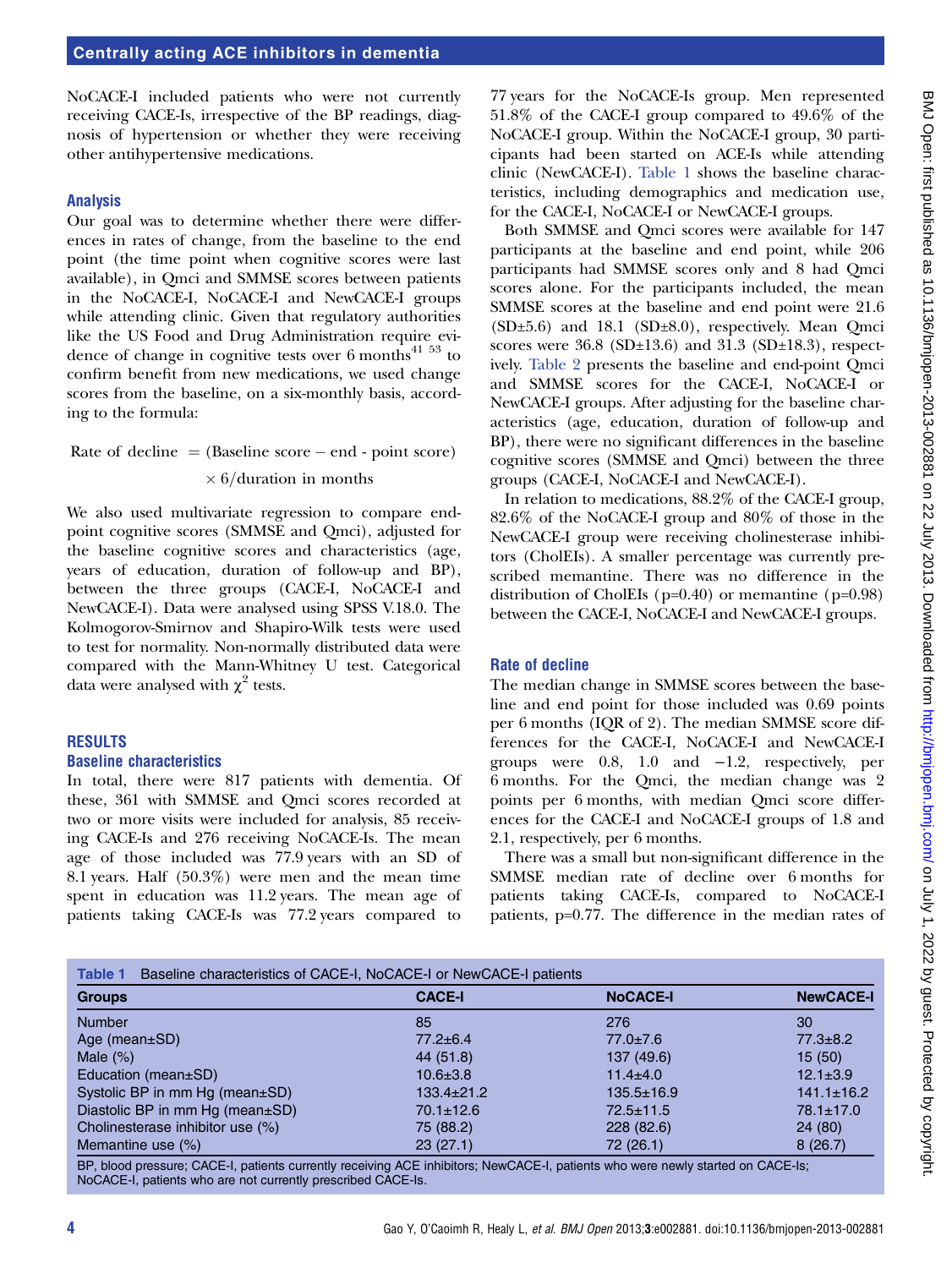|              |           | Duration of follow-up |                                  |                            |                                |                                            |                                      |
|--------------|-----------|-----------------------|----------------------------------|----------------------------|--------------------------------|--------------------------------------------|--------------------------------------|
|              |           | N                     | Baseline age,<br>mean $(\pm SD)$ | <b>Gender</b><br>(male, %) | in months, median<br>$(Q3-Q1)$ | <b>Baseline score,</b><br>median $(Q3-Q1)$ | End-point score,<br>median $(Q3-Q1)$ |
| <b>SMMSE</b> | CACE-I    | 83                    | 77.3 $(\pm 6.6)$                 | 53                         | $17(34-7)$                     | $22(25-19)$                                | $20(25-14)$                          |
|              | NoCACE-I  | <b>270</b>            | 77.1 $(\pm 7.6)$                 | 49.3                       | $18(31-9)$                     | $23(26-19)$                                | $20(25-13)$                          |
|              | NewCACE-I | 30                    | 77.3 $(\pm 8.2)$                 | 50                         | $6(7-4)$                       | $23(27-18)$                                | $24(27-19)$                          |
| Qmci         | CACE-I    | 41                    | 78.9 $(\pm 6.1)$                 | 56.1                       | $16(31-7)$                     | $36(44 - 23)$                              | $29(49-15)$                          |
|              | NoCACE-I  | 114                   | 78.0 $(\pm 7.6)$                 | 49.1                       | $11(24-6)$                     | $38(47 - 27)$                              | $32(45 - 17)$                        |

decline in Qmci scores reached borderline significance, p=0.049. The median decline in scores (rate per 6 months) for the NewCACE-I group, on the SMMSE, was −1.2 points for the NewCACE-I group, significantly less than for the CACE-I group (median 0.8); p=0.003 and NoCACE-I group (median 1.0), p=0.001. The Qmci could not be compared for the NewCACE-I group, as the numbers were too small. These results are presented in table 3. Multivariate regression analysis was used to compare the end-point cognitive scores (SMMSE and Qmci), adjusting for baseline cognitive scores (SMMSE and Qmci) and patient characteristics (age, education, duration of follow-up and BP). There were significant differences in end-point scores for the SMMSE (p=0.002) between all three groups (CACE-I, NoCACE-I and NewCACE-I). No significant difference was seen, for the Qmci, comparing the CACE-I and NoCACE-I groups, (p=0.172).

### **CONCLUSION**

This study demonstrates a small reduction in the rate of cognitive decline, measured with the SMMSE and Qmci, in patients taking CACE-Is compared to the NoCACE-I group. The changes in Qmci scores over 6 months were small but statistically significant. The SMMSE scores, while non-significant, suggested a

possible slower progression among those currently receiving CACE-Is. NewCACE-I patients, started on CACE-Is while attending clinic, showed a median improvement rather than a decline in SMMSE scores, over the first 6 months of treatment, compared to those already taking CACE-Is and those not currently treated with CACE-Is. These results confirm an association between the use of CACE-Is, particularly during the first 6 months of treatment, and a reduced rate of cognitive decline. This is the first study to demonstrate that cognitive scores improve in patients starting on CACE-Is, compared to those already established on maintenance treatment. This may have been related to better medication compliance, the effects of improved BP control or increased cerebrovascular perfusion after initial treatment.<sup>54</sup> <sup>55</sup>

The strength of the study lies in its large numbers and inclusion of different (AD, vascular and mixed) dementia subtypes. The study also investigates the effects of CACE-Is in an unselected clinic sample of older adults, whose mean age approached 80 years. It has a number of limitations. This study is an analysis of observational data collected in a 'real world' setting, where treatments, including antihypertensive agents, were administered on the basis of clinical judgement. Observational studies like this are subject to bias in that those who receive treatment may be systematically different from those

|                  | <b>Groups</b>                                                                                   | <b>Mann-Whitney</b><br>U test (p Values) |
|------------------|-------------------------------------------------------------------------------------------------|------------------------------------------|
| Changes in Qmci  | CACE-I (53) vs NoCACE-I (102)<br>median = $1.8^*$ vs median = $2.1^*$                           | 0.049                                    |
| Changes in SMMSE | CACE-I (113) vs NoCACE-I (240)<br>median = $0.8^*$ vs median = $1.0^*$                          | 0.77                                     |
|                  | NewCACE-I (30) vs NoCACE-I (240)<br>median = $-1.2$ <sup>*</sup> vs median = $1.0$ <sup>*</sup> | 0.001                                    |
|                  | NewCACE-I (30) vs CACE-I† (83)<br>median = $-1.2$ <sup>*</sup> vs median = $0.8$ <sup>*</sup>   | 0.003                                    |

CACE-I, patients currently receiving ACE inhibitors; NewCACE-I, patients who were newly started on CACE-Is; NoCACE-I, patients who are not currently prescribed CACE-Is; Qmci, Quick Mild Cognitive Impairment; SMMSE, Standardised Mini-Mental State Examination.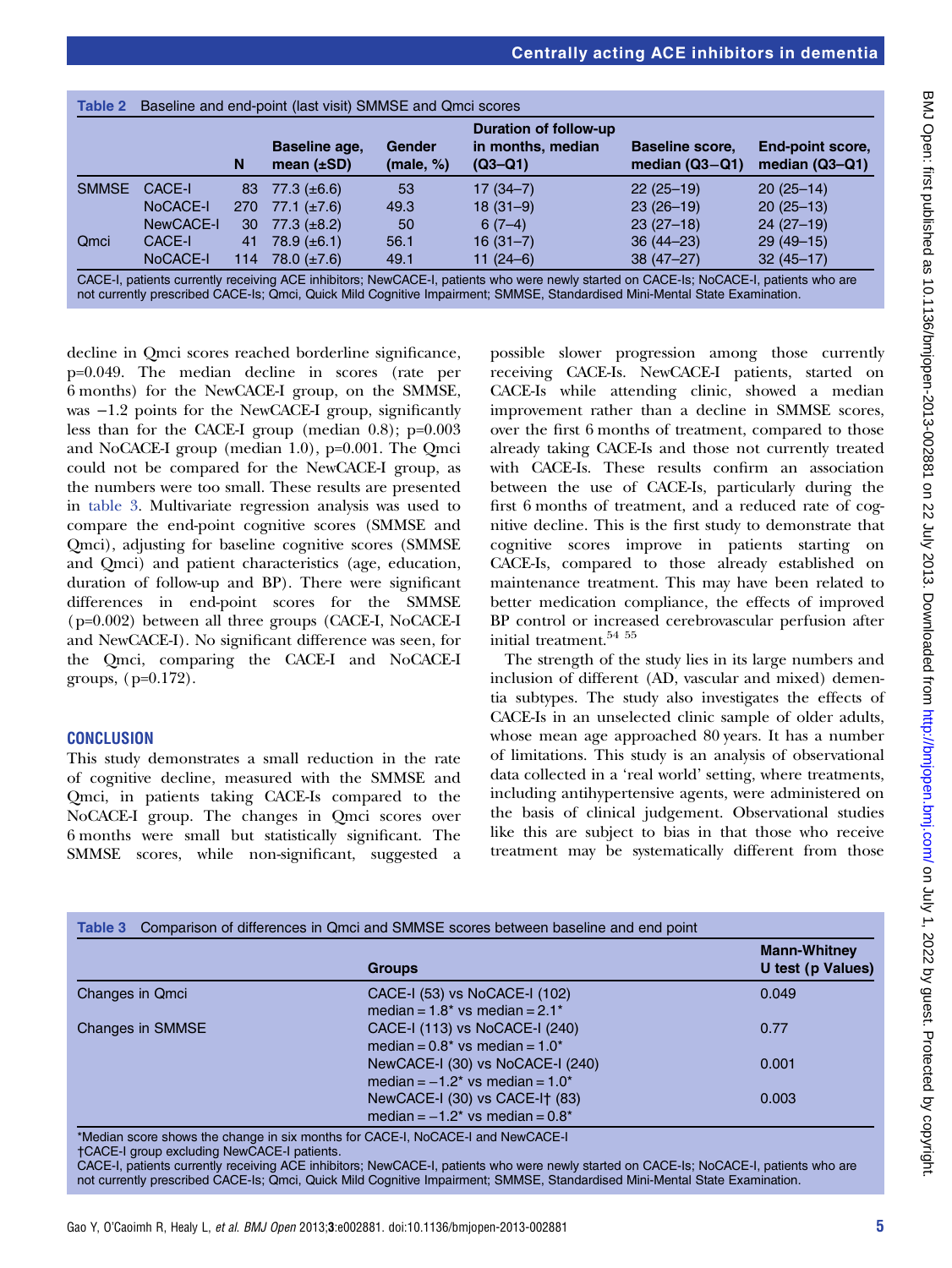# BMJ Open: first published as 10.1136/bmjopen-2013-002881 on 22 July 2013. Downloaded from http://bmjopen.bmj.com/ on July 1, 2022 by guest. Protected by copyright BMJ Open: first published as 10.1136/bmjopen-2013-002881 on 22 July 2013. Downloaded from <http://bmjopen.bmj.com/> on July 1, 2022 by guest. Protected by copyright.

# Centrally acting ACE inhibitors in dementia

who do not. That said, the baseline demographic characteristics of the groups were similar and few participants, in the NewCACE-I group, received other medications that could have accounted for the differences observed. Compliance with antihypertensive treatment, which has been shown to reduce with time,<sup>56 57</sup> could also have been a confounding factor and may have accounted for the improvement in the NewCACE-I group. Similarly, duration of treatment with antihypertensive medications, prior to attending clinic, could not be established for the CACE-I and NoCACE-I groups in this retrospective analysis.

Although most patients in the database had a Qmci or SMMSE recorded, large numbers lacked results at the baseline or end point, limiting the numbers that could be included in the analysis. It is possible that the results would have differed with more complete data on all patients. However, the baseline cognitive scores were similar between those included and excluded because of missing data. In the comparison of the subgroup scores, change over the first 6 months of treatment was analysed as this is the accepted time scale to show evidence of benefit in clinical drug trials.<sup>53</sup> Although a small percentage (9%) had a shorter interval between the baseline and end-point scores, the duration of follow-up was standardised at 6 months to facilitate comparison. The accepted standard for measuring cognitive change is the ADAS-cog.<sup>58</sup> As this was an observational study in a clinic setting, only the Qmci and the commonly used SMMSE were available. The ADAS-cog is not an ideal test<sup>59</sup> and the Qmci has been shown to be as sensitive to change as its standardised version, the SADAS-cog. $60$  Significant differences, between NewCACE-I and the other groups' scores, using the SMMSE, could not be replicated with the Qmci, as the numbers were too small to analyse.

In summary, this study demonstrates an association between the use of CACE-Is and reduced rates of cognitive decline, in an unselected sample of clinic patients with dementia, particularly in the first 6 months of treatment. This supports the growing body of evidence for the use of ACE-Is and other antihypertensive agents in the management of dementia.18 Although the differences were small and of uncertain clinical significance, if sustained over years, the compounding effects may well have significant clinical benefits. However, this may be tempered by recent evidence suggesting that ACE-Is, by interfering with degradation of Aβ, could contribute to increased amyloid burden, $61-63$  potentially accelerating dementia severity and rates of cognitive decline.<sup>34</sup> Indeed, ACE-Is may even increase mortality in patients with CI, suggesting that if ACE-Is are proven to be beneficial in dementia, not all patients will benefit.<sup>64</sup> Further study with an appropriately powered randomised trial is needed to confirm these findings and determine if and for how long these effects are sustained. $65$  If these data can be reproduced in a randomised trial of sufficient length incorporating appropriate outcome measures, such as an amyloid positron emission tomography, then

these agents are likely to have significant benefits in delaying or even preventing dementia.

### Author affiliations

<sup>1</sup> Centre for Gerontology and Rehabilitation, University College Cork, St Finbarrs' Hospital, Cork City, Ireland

<sup>2</sup>Department of Business Information Systems, University College Cork, Cork, Ireland

<sup>3</sup>Department of Pharmacology and Therapeutics, University College Cork, Cork, Ireland

4 Mercy University Hospital, Cork, Ireland

<sup>5</sup>Clinical Research Facility, Mercy University Hospital, Cork, Ireland <sup>6</sup>Department of Clinical Epidemiology & Biostatistics, McMaster University, Hamilton, Ontario, Canada

<sup>7</sup>Department of Medicine, McMaster University, Hamilton, Ontario, Canada

Contributors YG performed the data processing, statistical analysis and cowrote the paper with ROC. ROC also assisted with the submission of the manuscript. LH was responsible for performing the literature search and writing the introduction. DMK advised on the pharmacology of ACE inhibitors and contributed to writing the manuscript. JE and GG were involved in the data analysis plan, oversight of statistical analysis and preparation of the manuscript. DS gave input in statistical analysis and was the joint supervisor of YG. DWM contributed to collection of patient data, gave input in the preparation of the manuscript, and was the joint supervisor of YG and ROC. All authors have read and approved the final version of the manuscript.

Funding The Centre for Gerontology and Rehabilitation is funded by Atlantic Philanthropies, the Health Services Executive Ireland, the Irish Hospice Foundation and the Canadian Institutes of Health Research.

Competing interests None.

Provenance and peer review Not commissioned; externally peer reviewed.

Data sharing statement No additional data are available.

### **REFERENCES**

- 1. Ferri CP, Prince M, Brayne C, et al. Global prevalence of dementia: a Delphi consensus study. Lancet 2005;366:2112–17.
- Sloane PD, Zimmerman S, Suchindran C, et al. The public health impact of Alzheimer's disease, 2000–2050: potential implication of treatment advances. Annu Rev Public Health 2002;23:213–31.
- 3. Whitmer R, Sidney S, Selby J, et al. Midlife cardiovascular risk factors and risk of dementia in late life. Neurology 2005;64:277–81.
- 4. Breteler MMB, Claus JJ, Grobbee DE, et al. Cardiovascular disease and distribution of cognitive function in elderly people: the Rotterdam study. BMJ 1994;308:1604–8.
- 5. Rozzini L, Vicini Chilovi B, Trabucchi M, et al. Antihypertensive medications influence the rate of conversion from mild cognitive impairment to Alzheimer disease. Arch Neurol 2008;65:993.
- Duron E, Rigaud AS, Dubail D, et al. Effects of antihypertensive therapy on cognitive decline in Alzheimer's disease. Am J Hypertens 2009;22:1020–4.
- 7. Ligthart SA, Van Charante EPM, Van Gool WA, et al. Treatment of cardiovascular risk factors to prevent cognitive decline and dementia: a systematic review. Vasc Health Risk Manag 2010;6:775.
- 8. Collaborative P, Neal B, MacMahon S. Effects of blood pressure lowering with perindopril and indapamide therapy on dementia and cognitive decline in patients with cerebrovascular disease. Arch Intern Med 2003;163:1069–75.
- 9. Oveisgharan S, Hachinski V. Hypertension, executive dysfunction, and progression to dementia: the Canadian Study of Health and Aging. Arch Neurol 2010;67:187.
- 10. Tollefson GD. Short-term effects of the calcium channel blocker nimodipine (Bay-e-9736) in the management of primary degenerative dementia. Biol Psychiatry 1990;27:1133–42.
- 11. Kennelly S, Abdullah L, Kenny RA, et al. Apolipoprotein E genotype-specific short-term cognitive benefits of treatment with the antihypertensive nilvadipine in Alzheimer's patients—an open-label trial. Int J Geriatr Psychiatry 2012;27:415–22.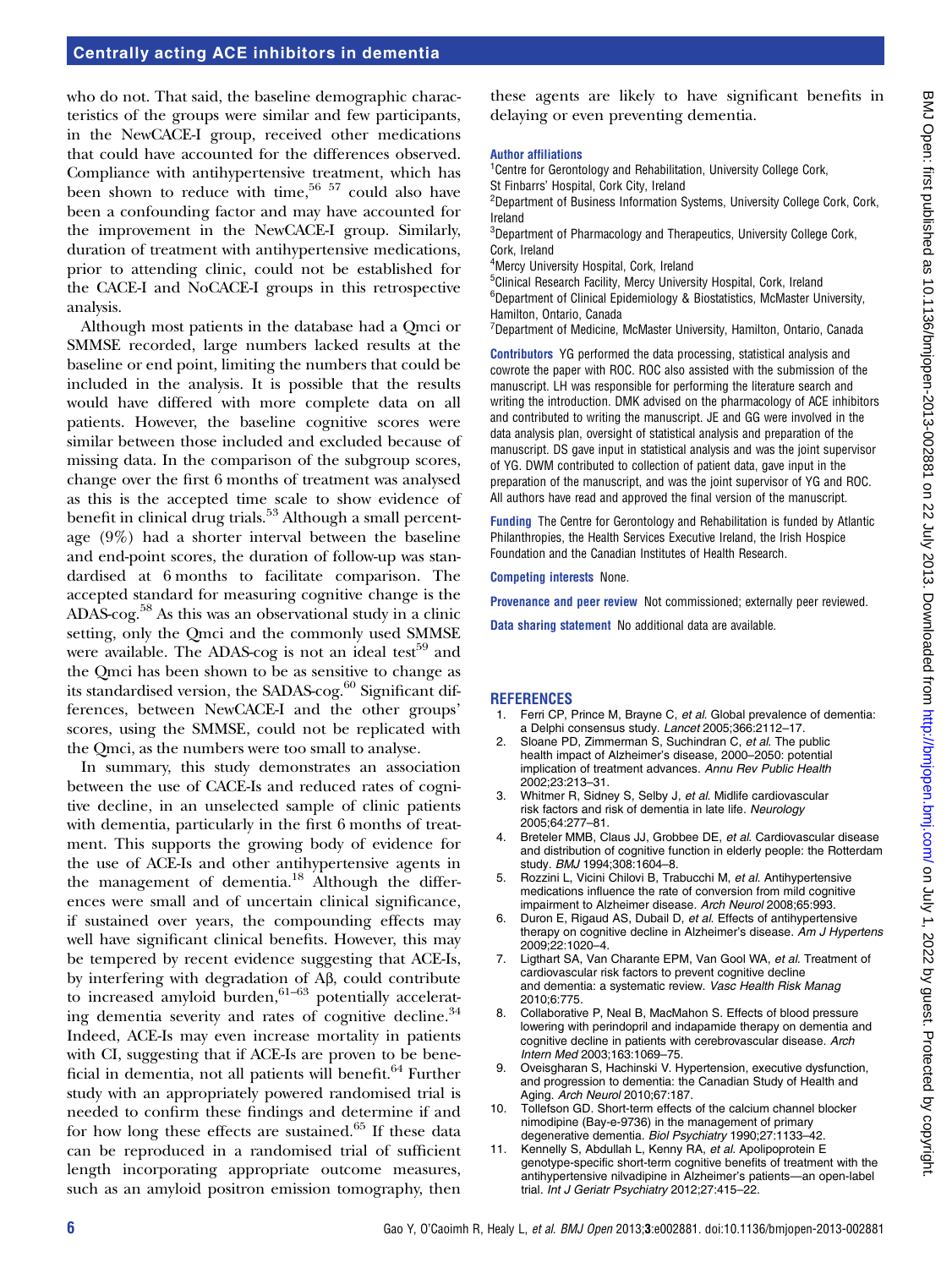# Centrally acting ACE inhibitors in dementia

- 12. Hajjar I, Brown L, Mack WJ, et al. Impact of angiotensin receptor blockers on Alzheimer disease neuropathology in a large brain autopsy series. Arch Neurol 2012;69:1632–8.
- 13. Li NC, Lee A, Whitmer RA, et al. Use of angiotensin receptor blockers and risk of dementia in a predominantly male population: prospective cohort analysis. BMJ 2010;340:65465.
- 14. Lithell H, Hansson L, Skoog I, et al. The Study on Cognition and Prognosis in the Elderly (SCOPE): principal results of a randomized double-blind intervention trial. J Hypertens 2003;21:875–86.
- 15. Ohrui T, Tomita N, Sato-Nakagawa T, et al. Effects of brain-penetrating ACE inhibitors on Alzheimer disease progression. Neurology 2004;63:1324–5.
- 16. Rozzini L, Chilovi BV, Bertoletti E, et al. Angiotensin converting enzyme (ACE) inhibitors modulate the rate of progression of amnestic mild cognitive impairment. Int J Geriatr Psychiatry 2006;21:550–5.
- 17. Hajjar I, Hart M, Milberg W, et al. The rationale and design of the antihypertensives and vascular, endothelial, and cognitive function (AVEC) trial in elderly hypertensives with early cognitive impairment: role of the renin angiotensin system inhibition. BMC Geriatr 2009;9:48.
- 18. Poon IO. Effects of antihypertensive drug treatment on the risk of dementia and cognitive impairment. Pharmacotherapy 2008;28:366–75.
- 19. Staessen JA, Fagard R, Thijs L, et al. Randomised double-blind comparison of placebo and active treatment for older patients with isolated systolic hypertension. Lancet 1997;350:757–64.
- 20. Forette F, Seux ML, Staessen JA, et al. The prevention of dementia with antihypertensive treatment: new evidence from the Systolic Hypertension in Europe (Syst-Eur) study. Arch Intern Med 2002;162:2046.
- 21. Maxwell CJ, Hogan DB, Ebly EM. Calcium-channel blockers and cognitive function in elderly people: results from the Canadian Study of Health and Aging. CMAJ 1999;161:501–6.
- 22. Teo K, Yusuf S, Sleight P, et al. Rationale, design, and baseline characteristics of 2 large, simple, randomized trials evaluating telmisartan, ramipril, and their combination in high-risk patients: the Ongoing Telmisartan Alone and in Combination with Ramipril Global Endpoint Trial/Telmisartan Randomized Assessment Study in ACE Intolerant Subjects with Cardiovascular Disease (ONTARGET/ TRANSCEND) trials. Am Heart J 2004;148:52.
- 23. Mielke M, Rosenberg P, Tschanz J, et al. Vascular factors predict rate of progression in Alzheimer disease. Neurology 2007;69:1850–8.
- 24. Bellew KM, Pigeon JG, Stang PE, et al. Hypertension and the rate of cognitive decline in patients with dementia of the Alzheimer type. Alzheimer Dis Assoc Disord 2004;18:208–13.
- 25. Rosenberg P, Mielke M, Tschanz J, et al. Effects of cardiovascular medications on rate of functional decline in Alzheimer disease. Am J Geriatr Psychiatry 2008;16:883.
- 26. Brunnström H, Gustafson L, Passant U, et al. Prevalence of dementia subtypes: a 30-year retrospective survey of neuropathological reports. Arch Gerontol Geriatr 2009;49:146–9.
- 27. Hardy J. The amyloid hypothesis for Alzheimer's disease: a critical reappraisal. J Neurochem 2009;110:1129–34.
- 28. Kehoe PG, Russ C, McIlory S, et al. Variation in DCP1, encoding ACE, is associated with susceptibility to Alzheimer disease. Nat Genet 1999;21:71.
- 29. Lehmann DJ, Cortina-Borja M, Warden DR, et al. Large meta-analysis establishes the ACE insertion-deletion polymorphism as a marker of Alzheimer's disease. Am J Epidemiol 2005;162:305–17.
- 30. Miners J, Ashby E, Van Helmond Z, et al. Angiotensin-converting enzyme (ACE) levels and activity in Alzheimer's disease, and relationship of perivascular ACE-1 to cerebral amyloid angiopathy. Neuropathol Appl Neurobiol 2007;34:181–93.
- 31. Dong YF, Kataoka K, Tokutomi Y, et al. Perindopril, a centrally active angiotensin-converting enzyme inhibitor, prevents cognitive impairment in mouse models of Alzheimer's disease. FASEB J 2011;25:2911–20.
- 32. Yamada K, Uchida S, Takahashi S, et al. Effect of a centrally active angiotensin-converting enzyme inhibitor, perindopril, on cognitive performance in a mouse model of Alzheimer's disease. Brain Res 2010;1352:176–86.
- 33. Fried LP, Borhani NO, Enright P, et al. The cardiovascular health study: design and rationale. Ann Epidemiol 1991;1:263-76.
- 34. Sink KM, Leng X, Williamson J, et al. Angiotensin-converting enzyme inhibitors and cognitive decline in older adults with

hypertension: results from the Cardiovascular Health Study. Arch Intern Med 2009;169:1195.

- 35. Hanes DS, Weir MR. Usefulness of ARBs and ACE inhibitors in the prevention of vascular dementia in the elderly. Am J Geriatr Cardiol 2007;16:175–82.
- 36. Davies NM, Kehoe PG, Ben-Shlomo Y, et al. Associations of anti-hypertensive treatments with Alzheimer's disease, vascular dementia, and other dementias. J Alzheimers Dis 2011;26:699–708.
- 37. Molloy DW, Alemayehu E, Roberts R. Reliability of a standardized mini-mental state examination compared with the traditional mini-mental state examination. Am J Psychiatry 1991;148:102–5.
- 38. Molloy DW, Standish TIM. A guide to the standardized Mini-Mental State Examination. Int Psychogeriatr 1997;9:87–94.
- 39. O'Caoimh R, Gao Y, McGlade C, et al. Comparison of the quick mild cognitive impairment (Qmci) screen and the SMMSE in screening for mild cognitive impairment. Age Ageing 2012;41:624–9.
- 40. O'Caoimh R, Gao Y, Gallagher PF, et al. Which part of the quick mild cognitive impairment screen (Qmci) discriminates between normal cognition, mild cognitive impairment and dementia? Age Ageing 2013;42:324–30.
- 41. McKhann G, Drachman D, Folstein M, et al. Clinical diagnosis of Alzheimer's disease report of the NINCDS-ADRDA Work Group<sup>\*</sup> under the auspices of Department of Health and Human Services Task Force on Alzheimer's Disease. Neurology 1984;34:939–44.
- 42. First MB. Diagnostic and statistical manual of mental disorders. DSM IV-4th edn APA 1994:97–327.
- 43. Louis ED, Benito-León J, Bermejo-Pareja F. Antihypertensive agents and risk of Parkinson's disease, essential tremor and dementia: a population-based prospective study (NEDICES). Neuroepidemiology 2009;33:286–92.
- 44. Simon KC, Chen H, Schwarzschild M, et al. Hypertension, hypercholesterolemia, diabetes, and risk of Parkinson disease. Neurology 2007;69:1688–95.
- 45. Rosso S, Landweer E, Houterman M, et al. Medical and environmental risk factors for sporadic frontotemporal dementia: a retrospective case–control study. J Neurol Neurosurg Psychiatry 2003;74:1574–6.
- 46. Londos E, Passant U, Gustafson L. Blood pressure and drug treatment in clinically diagnosed Lewy body dementia and Alzheimer's disease. Arch Gerontol Geriatr 2000;30:35–46.
- 47. Portet F, Ousset P, Visser P, et al. Mild cognitive impairment (MCI) in medical practice: a critical review of the concept and new diagnostic procedure. Report of the MCI Working Group of the European Consortium on Alzheimer's disease. J Neurol Neurosurg Psychiatry 2006;77:714–18.
- 48. Monsell SE, Liu D, Weintraub S, et al. Comparing measures of decline to dementia in amnestic MCI subjects in the National Alzheimer's Coordinating Center (NACC) Uniform Data Set. Int Psychogeriatr 2012;24:1553.
- 49. Yesavage J. Geriatric Depression Scale. Psychopharmacol Bull 1988;24:709.
- 50. Rogers D, Pies R. General medical drugs associated with depression. Psychiatry (Edgmont) 2008;5:28.
- 51. Porter RJ, Gallagher P, Thompson JM, et al. Neurocognitive impairment in drug-free patients with major depressive disorder. Br J Psychiatry 2003;182:214–20.
- 52. Solfrizzi V, Scafato E, Frisardi V, et al. Angiotensin-converting enzyme inhibitors and incidence of mild cognitive impairment. The Italian Longitudinal Study on Aging. Age (Dordr) 2013(2):441-53.
- 53. Matthews HP, Korbey J, Wilkinson DG, et al. Donepezil in Alzheimer's disease: eighteen month results from Southampton Memory Clinic. Int J Geriatr Psychiatry 2000;15:713–20.
- 54. Hatazawa J, Shimosegawa E, Osaki Y, et al. Long-term angiotensin-converting enzyme inhibitor perindopril therapy improves cerebral perfusion reserve in patients with previous minor stroke. Stroke 2004;35:2117–22.
- 55. Lipsitz LA, Gagnon M, Vyas M, et al. Antihypertensive therapy increases cerebral blood flow and carotid distensibility in hypertensive elderly subjects. Hypertension 2005;45:216–21.
- 56. Chapman RH, Benner JS, Petrilla AA, et al. Predictors of adherence with antihypertensive and lipid-lowering therapy. Arch Intern Med 2005;165:1147.
- 57. Conlin PR, Gerth WC, Fox J, et al. Four-year persistence patterns among patients initiating therapy with the angiotensin II receptor antagonist losartan versus other antihypertensive drug classes. Clin Ther 2001;23:1999–2010.
- 58. Rosen WG, Mohs RC, Davis KL. A new rating scale for Alzheimer's disease. Am J Psychiatry 1984.